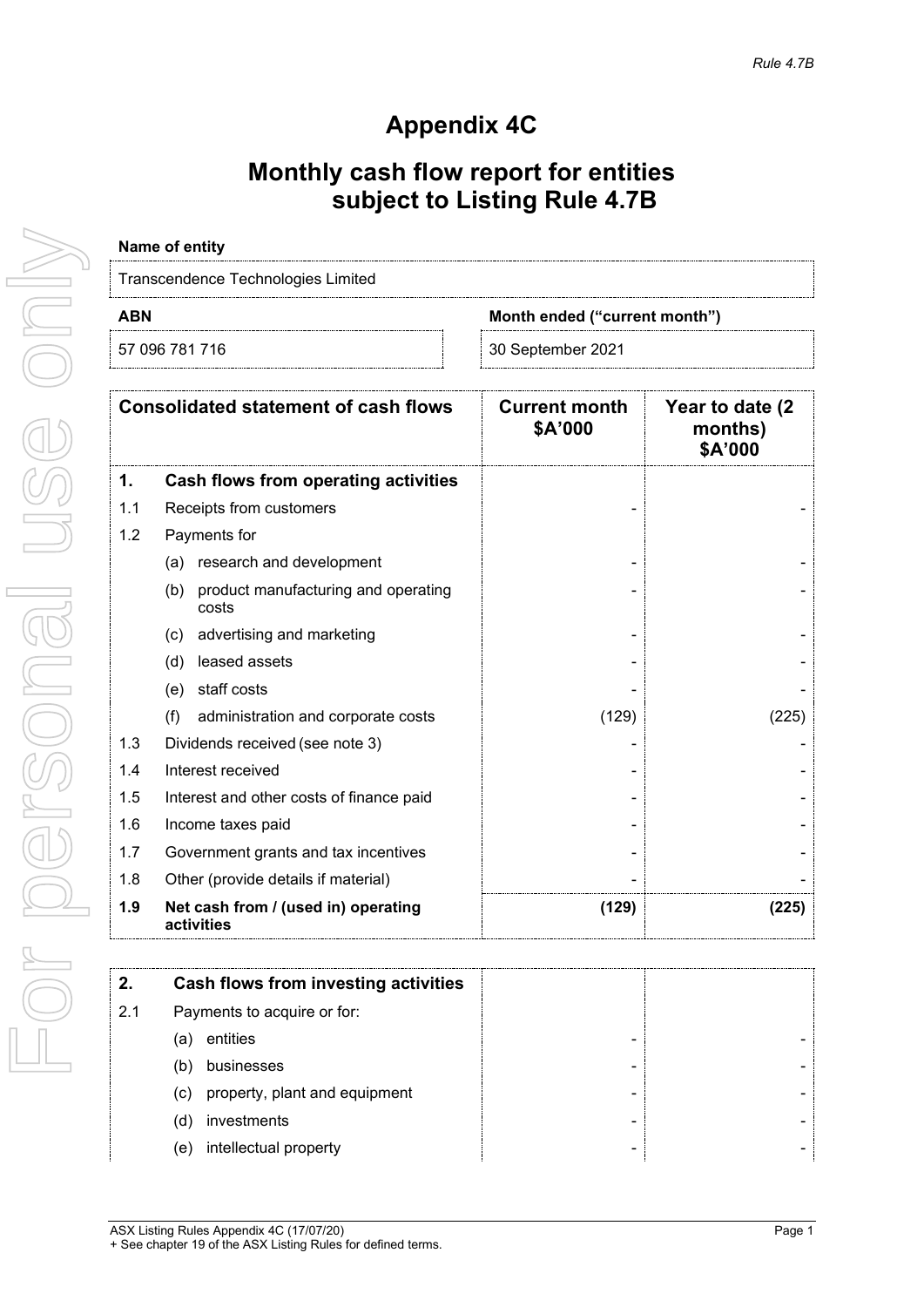|     | <b>Consolidated statement of cash flows</b>       | <b>Current month</b><br>\$A'000 | Year to date (2)<br>months)<br>\$A'000 |
|-----|---------------------------------------------------|---------------------------------|----------------------------------------|
|     | (f)<br>other non-current assets                   |                                 |                                        |
|     | red castle transaction<br>(g)                     | (27)                            | (27)                                   |
| 2.2 | Proceeds from disposal of:                        |                                 |                                        |
|     | entities<br>(a)                                   |                                 |                                        |
|     | (b)<br>businesses                                 |                                 |                                        |
|     | property, plant and equipment<br>(c)              |                                 |                                        |
|     | investments<br>(d)                                |                                 |                                        |
|     | intellectual property<br>(e)                      |                                 |                                        |
|     | (f)<br>other non-current assets                   |                                 |                                        |
| 2.3 | Cash flows from loans to other entities           |                                 |                                        |
| 2.4 | Dividends received (see note 3)                   |                                 |                                        |
| 2.5 | Other (provide details if material)               |                                 |                                        |
| 2.6 | Net cash from / (used in) investing<br>activities | (27)                            | (27)                                   |

| 3.   | Cash flows from financing activities                                                          |  |
|------|-----------------------------------------------------------------------------------------------|--|
| 3.1  | Proceeds from issues of equity securities<br>(excluding convertible debt securities)          |  |
| 3.2  | Proceeds from issue of convertible debt<br>securities                                         |  |
| 3.3  | Proceeds from exercise of options                                                             |  |
| 3.4  | Transaction costs related to issues of<br>equity securities or convertible debt<br>securities |  |
| 3.5  | Proceeds from borrowings                                                                      |  |
| 3.6  | Repayment of borrowings                                                                       |  |
| 3.7  | Transaction costs related to loans and<br>borrowings                                          |  |
| 3.8  | Dividends paid                                                                                |  |
| 3.9  | Other (provide details if material)                                                           |  |
| 3.10 | Net cash from / (used in) financing<br>activities                                             |  |

|      | Net increase / (decrease) in cash and<br>cash equivalents for the period |      |     |
|------|--------------------------------------------------------------------------|------|-----|
| -4.1 | Cash and cash equivalents at beginning of<br>period                      | 358  | 454 |
| 4.2  | Net cash from / (used in) operating<br>activities (item 1.9 above)       | ้129 | 225 |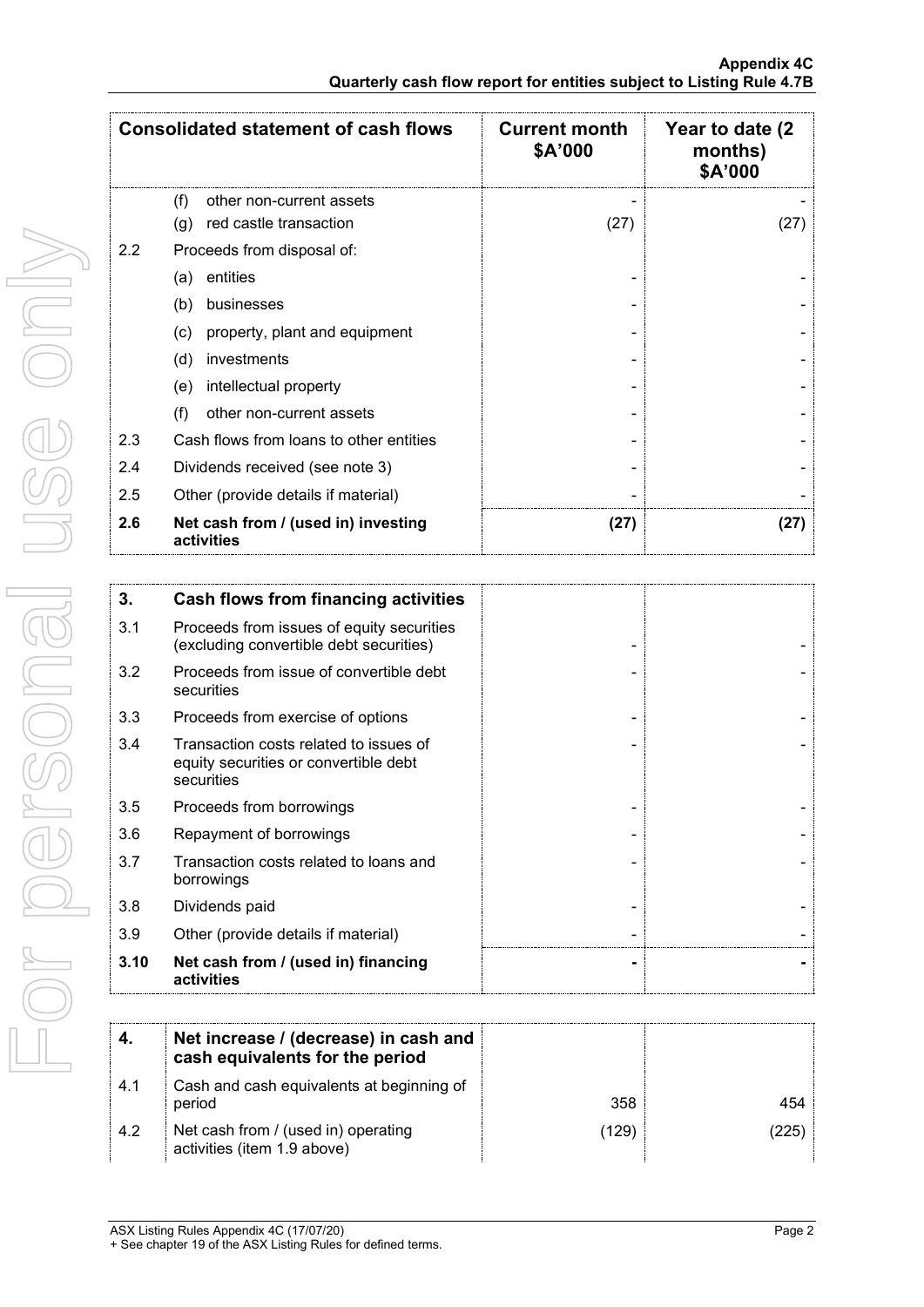|     | Consolidated statement of cash flows                                | <b>Current month</b><br>\$A'000 | Year to date (2)<br>months)<br>\$A'000 |
|-----|---------------------------------------------------------------------|---------------------------------|----------------------------------------|
| 4.3 | Net cash from / (used in) investing activities<br>(item 2.6 above)  |                                 |                                        |
| 4.4 | Net cash from / (used in) financing activities<br>(item 3.10 above) |                                 |                                        |
| 4.5 | Effect of movement in exchange rates on<br>cash held                |                                 |                                        |
| 4.6 | Cash and cash equivalents at end of<br>period                       | 202                             |                                        |

| 5.  | Reconciliation of cash and cash<br>equivalents<br>at the end of the month (as shown in the<br>consolidated statement of cash flows) to the<br>related items in the accounts | <b>Current month</b><br>\$A'000 | <b>Previous month</b><br>\$A'000 |
|-----|-----------------------------------------------------------------------------------------------------------------------------------------------------------------------------|---------------------------------|----------------------------------|
| 5.1 | <b>Bank balances</b>                                                                                                                                                        | 202                             | 358.                             |
| 5.2 | Call deposits                                                                                                                                                               |                                 |                                  |
| 5.3 | <b>Bank overdrafts</b>                                                                                                                                                      |                                 |                                  |
| 5.4 | Other (provide details)                                                                                                                                                     |                                 |                                  |
| 5.5 | Cash and cash equivalents at end of<br>month (should equal item 4.6 above)                                                                                                  | 202                             |                                  |

| 6.  | Payments to related parties of the entity and their<br>associates                          | <b>Current month</b><br><b>\$A'000</b> |
|-----|--------------------------------------------------------------------------------------------|----------------------------------------|
| 6.1 | Aggregate amount of payments to related parties and their<br>associates included in item 1 |                                        |
| 6.2 | Aggregate amount of payments to related parties and their<br>associates included in item 2 |                                        |

*Note: if any amounts are shown in items 6.1 or 6.2, your monthly activity report must include a description of, and an explanation for, such payments.*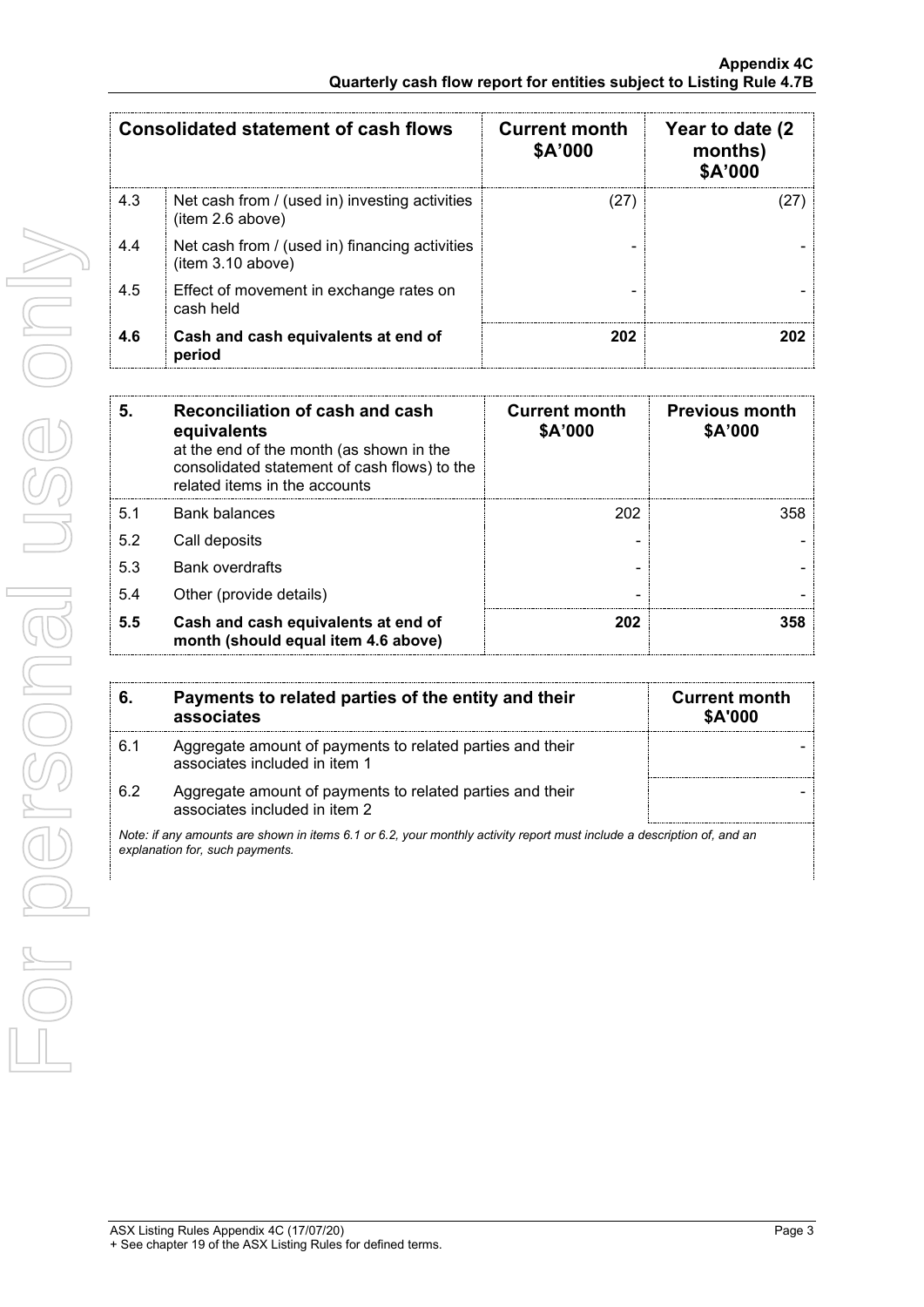|    | <b>Financing facilities</b><br>Note: the term "facility' includes all forms of financing<br>arrangements available to the entity.<br>Add notes as necessary for an understanding of the<br>sources of finance available to the entity. | <b>Total facility</b><br>amount at month<br>end<br>\$A'000 | Amount drawn at<br>month end<br>\$A'000 |
|----|----------------------------------------------------------------------------------------------------------------------------------------------------------------------------------------------------------------------------------------|------------------------------------------------------------|-----------------------------------------|
| 71 | Loan facilities                                                                                                                                                                                                                        | -                                                          |                                         |

- 7.2 Credit standby arrangements
- 7.3 Other (please specify)
- 7.4 **Total financing facilities - -**

| Amount drawn at<br>month end<br>\$A'000 |
|-----------------------------------------|
|                                         |
|                                         |
|                                         |
|                                         |
|                                         |

- 7.5 **Unused financing facilities available at month end**
- 7.6 Include in the box below a description of each facility above, including the lender, interest rate, maturity date and whether it is secured or unsecured. If any additional financing facilities have been entered into or are proposed to be entered into after month end, include a note providing details of those facilities as well.

N/A

| 8.  | Estimated cash available for future operating activities                                                                                                                                                     | \$A'000 |
|-----|--------------------------------------------------------------------------------------------------------------------------------------------------------------------------------------------------------------|---------|
| 8.1 | Net cash from / (used in) operating activities (item 1.9)                                                                                                                                                    | (129)   |
| 8.2 | Capitalised redcastle transaction (Item $2.1(g)$ )                                                                                                                                                           | (27)    |
| 8.3 | Cash and cash equivalents at month end (item 4.6)                                                                                                                                                            | 202     |
| 8.4 | Unused finance facilities available at month end (item 7.5)                                                                                                                                                  |         |
| 8.5 | Total available funding (item $8.2 +$ item $8.3$ )                                                                                                                                                           | 202     |
| 8.6 | Estimated months of funding available (item 8.5 divided by<br>item $8.1 +$ item $8.2$ )                                                                                                                      |         |
|     | Note: if the entity has reported positive net operating cash flows in item 1.9, answer item 8.6 as "N/A". Otherwise, a<br>figure for the estimated months of funding available must be included in item 8.6. |         |
| 8.7 | If item 8.6 is less than 6 months, please provide answers to the following questions:                                                                                                                        |         |
|     | Does the entity expect that it will continue to have the current level of net operating<br>8.7.1                                                                                                             |         |

8.7.1 Does the entity expect that it will continue to have the current level of net operating cash flows for the time being and, if not, why not?

Answer: The costs included in Item 1.9 mainly relate to fees associated with the Redcastle Gold Project transaction and the ASX re-listing fee. The costs included in Item 2.6 are the geological consulting fees for Redcastle Gold Project.

8.7.2 Has the entity taken any steps, or does it propose to take any steps, to raise further cash to fund its operations and, if so, what are those steps and how likely does it believe that they will be successful?

Answer: As announced on 29 July 2021, the Company is in the process of completing a capital raising under a full form prospectus (TTL ASX Announcement 21 September 2021) to raise a minimum of \$4.5 million.